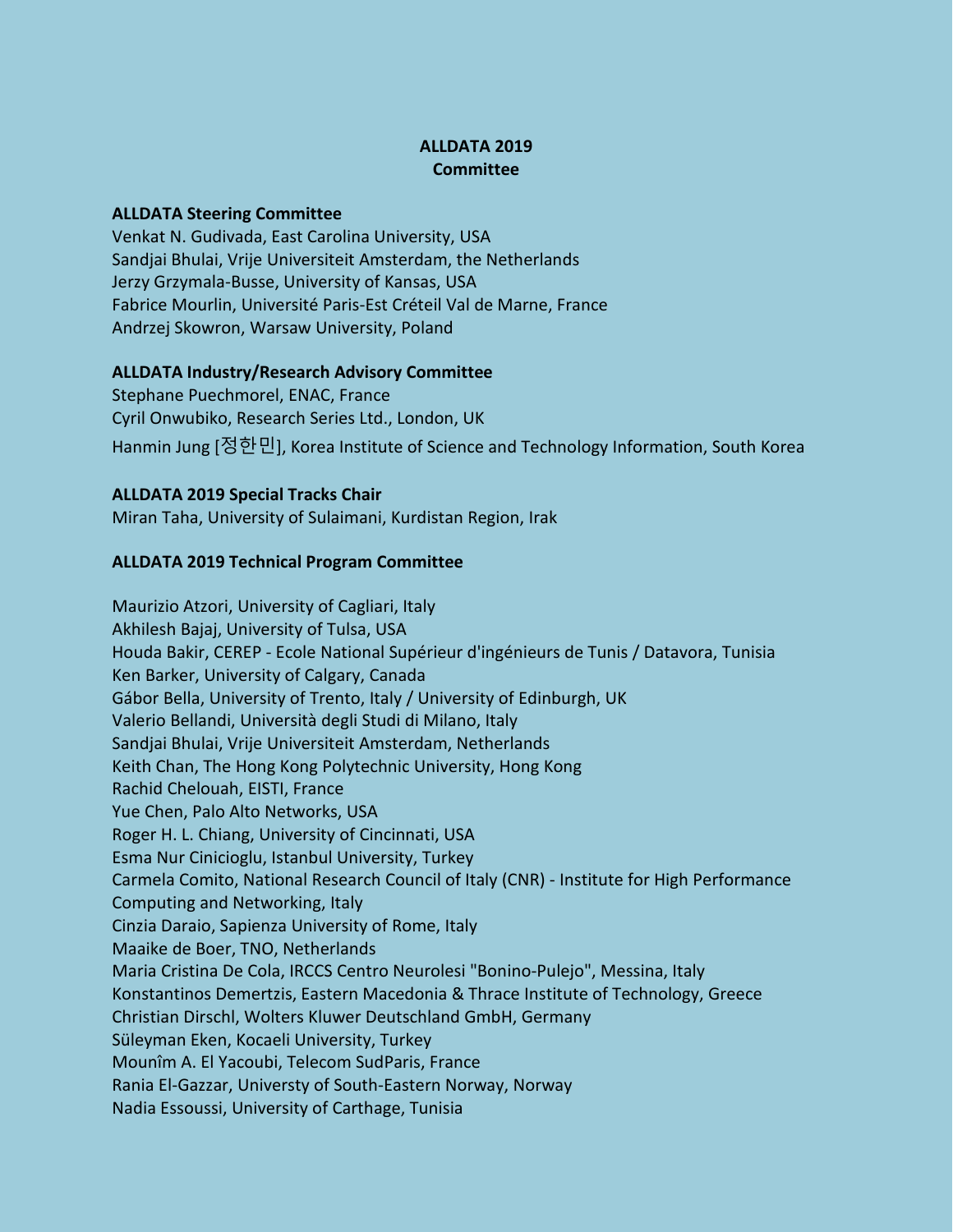Jolon Faichney, Griffith University, Australia Denise Beatriz Ferrari, Instituto Tecnológico de Aeronáutica, São José dos Campos - SP, Brazil Paola Festa, University of Napoli FEDERICO II, Italy Sandro Fonseca de Souza, Universidade do Estado do Rio de Janeiro, Brazil / CERN - European Laboratory for Particle Physics, Swizerland Fausto Pedro Garcia Márquez, University of Castilla-La Mancha, Spain Ilias Gialampoukidis, Information Technologies Institute | Centre of Research & Technology - Hellas (ITI-CERTH), Greece Ana González-Marcos, Universidad de La Rioja, Spain Jerzy Grzymala-Busse, University of Kansas, USA Venkat N. Gudivada, East Carolina University, USA Didem Gürdür, KTH Royal Institute of Technology, Stockholm, Sweden Tzung-Pei Hong, National University of Kaohsiung, Taiwan Wen-Chi Hou, Southern Illinois University, USA Tsan-sheng Hsu, Academia Sinica, Taiwan Jaroslaw Jankowski, West Pomeranian University of Technology, Poland Hanmin Jung, Korea Institute of Science and Technology Information, South Korea David Kaeli, Northeastern University, USA Eleni Kaldoudi, Democritus University of Thrace, Greece Sokratis K. Katsikas, Norwegian University of Science & Technology (NTNU), Norway Rasib Khan, Northern Kentucky University, USA Dimitris Kontokostas, University of Leipzig, Germany Alexander P. Kuleshov, Skolkovo Institute of Science and Technology (Skoltech), Russia Alexander Lazovik, University of Groningen, Netherlands Jerry Chun-Wei Lin, Harbin Institute of Technology Shenzhen Graduate School, Chinas Iryna Lishchuk, Institut für Rechtsinformatik - Leibniz Universität Hannover Angelica Lo Duca, Institute of Informatics and Telematics, National Research Council (IIT-CNR), Italy Xiaoyi Lu, Ohio State University, USA Wencan Luo, University of Pittsburgh, USA Yutao Ma, Wuhan University, China Imen Megdiche, Université Paul Sabatier, France Armando B. Mendes, Universidade dos Açores, Portugal Shegaw Mengiste, Universty of South-Eastern Norway, Norway Óscar Mortágua Pereira, University of Aveiro, Portugal Fabrice Mourlin, Université Paris-Est Créteil Val de Marne, France Emir Muñoz, Fujitsu Ltd. / Insight Centre for Data Analytics at NUI Galway, Ireland Fionn Murtagh, University of Huddersfield, UK Georges Mykoniatis, ENAC LAB, France Saurabh Nagrecha, Center for Machine Learning at Capital One, USA Hidemoto Nakada, National Institute of Advanced Industrial Science and Technology (AIST), Japan Sangha Nam, KAIST, Korea Florence Nicol, Ecole Nationale de l'Aviation Civile, France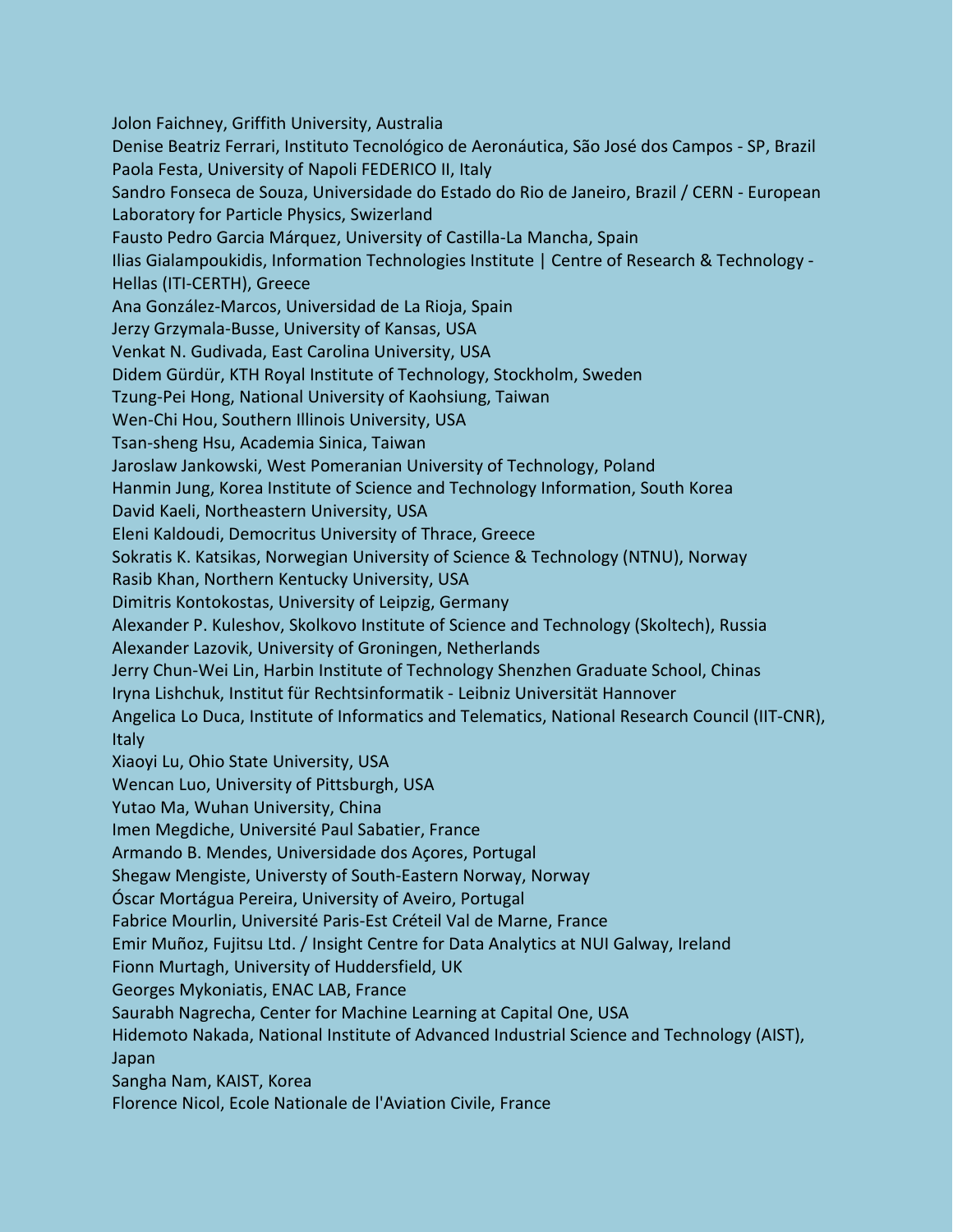Sadegh Nobari, Rakuten Inc., Japan Cyril Onwubiko, Research Series Ltd., London, UK Ren-Hao Pan, Yuan Ze University, Taiwan Jisha Jose Panackal, Sacred Heart College, Kerala, India Luca Pappalardo, University of Pisa, Germany Francesco Pascale, University of Salerno, Italy Antonio Picariello, University of Naples Federico II, Italy Spyros E. Polykalas, Technological Educational Institute of Ionian Islands, Greece Livia Predoiu, University of Oxford, UK Stephane Puechmorel, ENAC, France Zbigniew W. Ras, University of North Carolina, USA Yehezkel Resheff, Hebrew University, Jerusalem, Israel Ivan Rodero, Rutgers University, USA Paolo Romano, University of Lisbon / INESC-ID, Portugal Giulio Rossetti, Istituto di Scienza e Tecnologie dell'Informazione "A. Faedo" - National Research Council, Italy Peter Ruppel, Technische Universität Berlin, Germany Jedrzej Rybicki, Supercomputing Center Juelich, Germany David Sánchez, Universitat Rovira i Virgili, Spain Stefanie Scherzinger, OTH Regensburg, Germany Monica M. L. Sebillo, University of Salerno, Italy Suzanne Michelle Shontz, University of Kansas, USA Andrzej Skowron, Warsaw University, Poland Marek Śmieja, Jagiellonian University, Poland Srivathsan Srinivasagopalan, Visa Inc., USA Bela Stantic, Griffith University, Australia Uta Störl, University of Applied Sciences Darmstadt, Germany Hung-Min Sun, National Tsing Hua University, Taiwan Zbigniew Suraj**,** University of Rzeszów, Poland George Tambouratzis, Institute for Language and Speech Processing, Greece Vahid Taslimitehrani, PhysioSigns Inc., USA Maurizio Tesconi, Institute of Informatics and Telematics - CNR, Italy Hadi Fanaee Tork, University of Oslo, Norway Ismail Hakki Toroslu, Middle East Technical University, Turkey Christos Tryfonopoulos, University of the Peloponnese, Greece Chrisa Tsinaraki, European Commission - Joint Research Centre, Italy Michael Vassilakopoulos, University of Thessaly, Greece Thanasis Vergoulis, Information Management Systems Institute - "Athena" Research Center, Greece Hironori Washizaki, Waseda University, Japan Ouri Wolfson, University of Illinois, USA Lei Xu, Shanghai Jiao Tong University, China Feng George Yu, Youngstown State University, USA Fouad Zablith, American University of Beirut, Lebanon